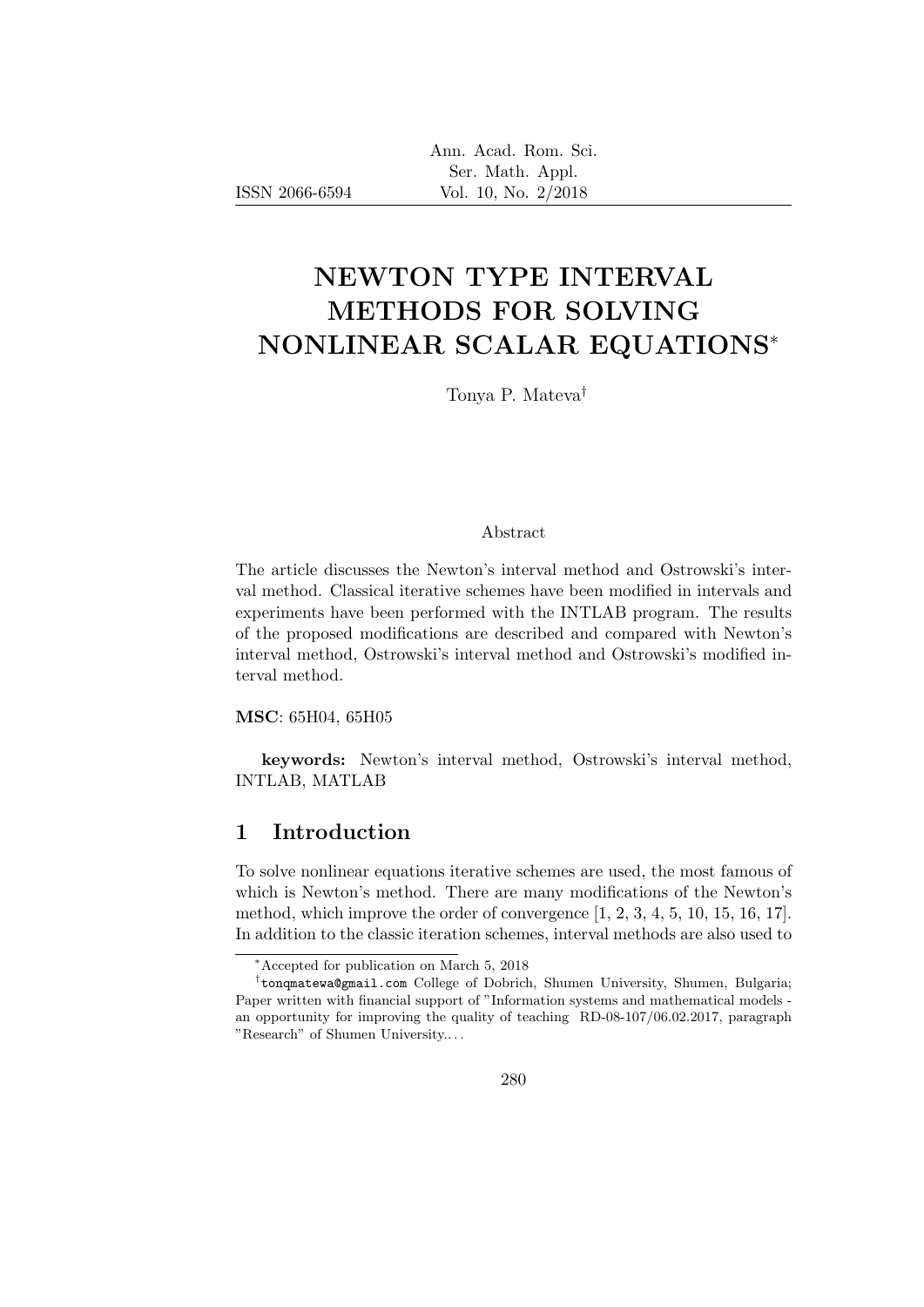solve nonlinear equations. Interval analysis is formally presented by Moore [7]. In article [6], the authors describe iterative formulas proposed by Ostrowski [8] and based on the Newton's interval method and offer interval modifications of these iterative patterns. In this article, we discuss some modifications of the Newton's method and we present them in an interval form. With them, we make experiments with the computer program Matlab and the INTLAB toolbox to evaluate their performance. New interval schemes are compared to Newton's well-known interval scheme and the schemes described in an article [6]. We look at features reviewed in articles [6, 9] to assess the effectiveness of the modifications we offer. An interval number is a closed set in R that includes the possible range of an unknown real number, where R denotes the set of real numbers. Therefore, a real interval is a set of the form  $x = [x, \overline{x}]$ , where x and  $\overline{x}$  are the lower and upper bounds (end-points) of the interval number x, respectively. The set of compact real intervals is denoted by  $IR = x = [x, \overline{x}] | x, \overline{x} \in R, \underline{x} \leq \overline{x}$ . A real number x is identified with a point interval  $x = [x, \overline{x}]$  and is called degenerated interval. The quality of interval analysis is measured by the width of the interval results, and a sharp enclosure for the exact solution is desirable. The mid-point and the width of an interval x are denoted by  $mid(x) = \frac{x + \overline{x}}{2}$ , and  $wid(x) = \underline{x} - \overline{x}$ , respectively.

Considering  $|x| = \max\left\{|\underline{x}|, |\overline{x}|\right\}$  for any  $x, y \in IR$  and  $a, b \in R$  we can conclude that [7]:

$$
wid(ax + by) = |a|wid(x) + |b|wid(y),
$$
  

$$
wid(xy) \le |x|wid(y) + |y|wid(x).
$$

**Definition 1.** We say that f is an interval extension of f, if for degenerate interval arguments, f agrees with f, i.e.  $f([x, x]) = f(x)$ .

**Definition 2.** An interval extension f is said to be Lipschitz in  $x^{(0)}$  if there is a constant L such that  $wid(f(x)) \leq L.wid(x)$  for every  $x \subseteq x^{(0)}$ .

**Lemma 1.** [7] If f is a natural interval extension of a real rational function with  $f(x)$  defined for  $x \subseteq x^{(0)}$ , where x and  $x^{(0)}$  are intervals, then f is Lipschitz in  $x^{(0)}$ ; in other words:  $wid(f(x)) \leq L.wid(x)$ .

**Definition 3.** An interval sequence  $\{x^{(k)}\}$  is nested if  $x^{(k+1)} \subseteq x^{(k)}$  for all k.

**Lemma 2.** ( [7]) Suppose  $\{x^{(k)}\}$  is such that there is a real number  $x \in x^{(k)}$ for all k. Define  $\{y^{(k)}\}$  by  $y^{(1)} = x^{(1)}$  and  $y^{(k+1)} = x^{(k+1)} \bigcap y^{(k)}$  for all  $k = 1, 2, ...$  Then  $y^{(k)}$  is nested with limit y, and  $x \in y \subseteq y^{(k)}$  for all k.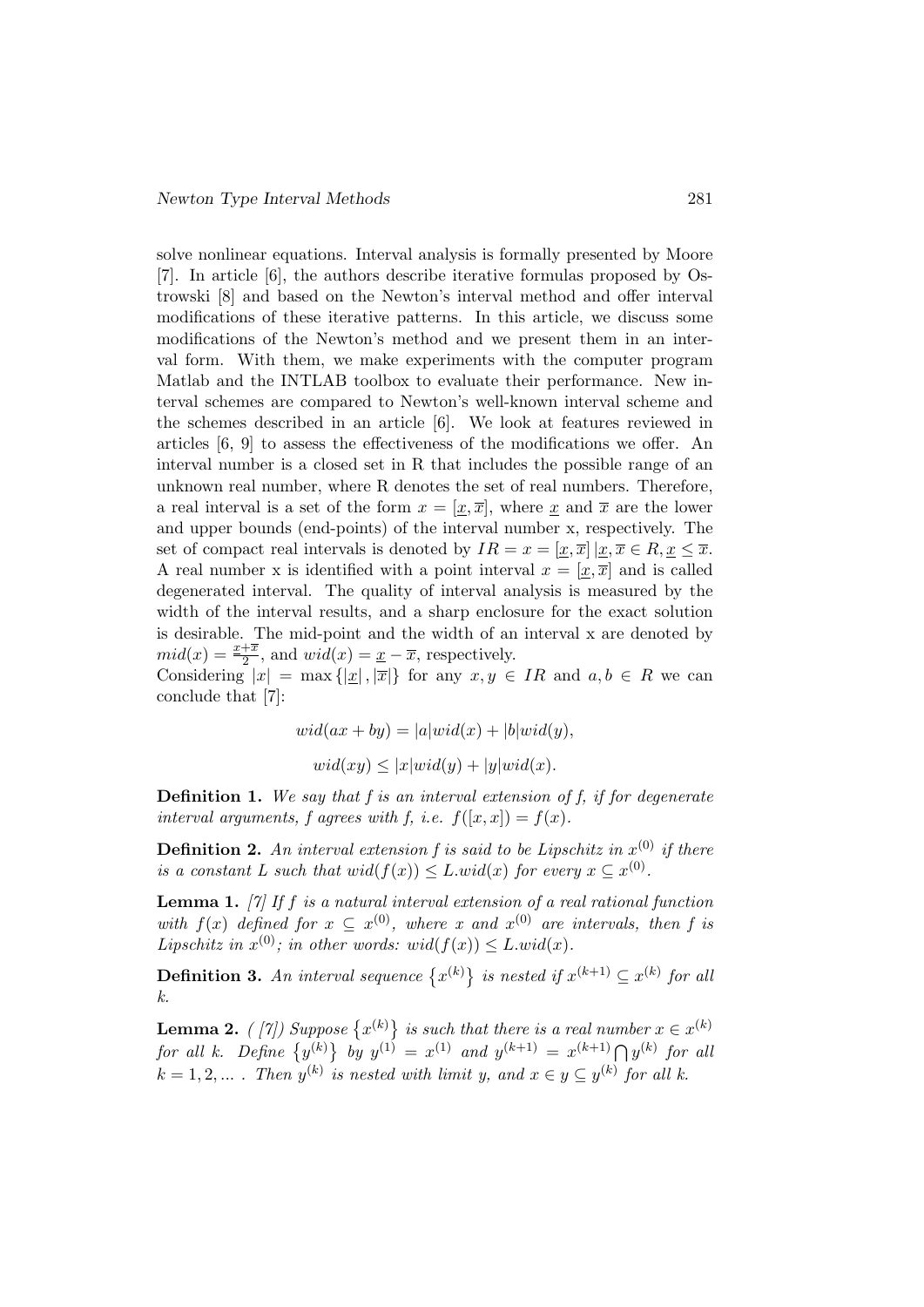**Lemma 3.** [7] Every nested sequence  $\{x^{(k)}\}$  converges and has the limit  $\bigcap_{k=1}^{\infty} x^{(k)}$ .

## 2 Background and methodology

#### 2.1 Interval Newton's method

As a basis for our research we use the methods discussed in the article [6]. We look for a root of a real function  $f(x)$ . Suppose the first derivative of the function  $f'(x)$  is continuous in the range  $[a, b]$  and  $f(a) \cdot f(b) < 0$ . The most famous and preferred method for solving nonlinear equations is Newton's method. Its interval form is: If  $x^{(k)}$  is the interval, where the root is located, then we can narrow the formula interval

$$
x^{(k+1)} = x^{(k)} \cap N(x^{(k)}), \ k = 0, 1, 2, \dots \tag{1}
$$

,

$$
N(x) = mid(x) - \frac{f(mid(x))}{f'(x)}
$$

where  $mid(x) = \frac{a+b}{2}$  - the middle of interval x. Thus, at each step we get a new, smaller interval and after n in number of steps, we reach the root of the function.

The next two theorems prove the convergence of the method.

**Theorem 1.** [7] If an interval  $x^{(0)}$  contains a zero  $x^*$  of  $f(x)$ , then so does  $x^{(k)}$  for all  $k = 0, 1, 2, \ldots$ , defined by (1). Furthermore, the intervals  $x^{(k)}$ form a nested sequence converging to  $x^*$  if  $0 \notin f'(x^{(0)})$ .

**Theorem 2.** [7] Given a real rational function f of a single real variable x with rational extensions  $f, f'$  of  $f, f'$ , respectively, such that  $f$  has a simple zero  $x^*$  in an interval  $x^{(0)}$  for which  $f(x^{(0)})$  is defined and  $f'(x^{(0)})$  is defined and does not contain zero i.e.  $0 \notin f'(x^{(0)})$ . Then there is a positive real number C such that

$$
wid(x^{(k+1)}) \le C.(wid(x^{(k)}))^2.
$$

If  $0 \notin f'(x^{(0)})$ , then  $0 \notin f'(x^{(k)})$  for all k and mid  $(x^{(k)})$  is not contained in  $N(x^{(k)})$ , unless  $f(mid(x^{(k)})) = 0$ . So, convergence of the sequence follows  $[7, 11, 12, 14]$ . It should be noted that some special cases of  $(1)$  have been discussed in [6] in more details.

Ostrowski offers two classic methods for solving nonlinear equations that the authors of the article [6] modify as interval: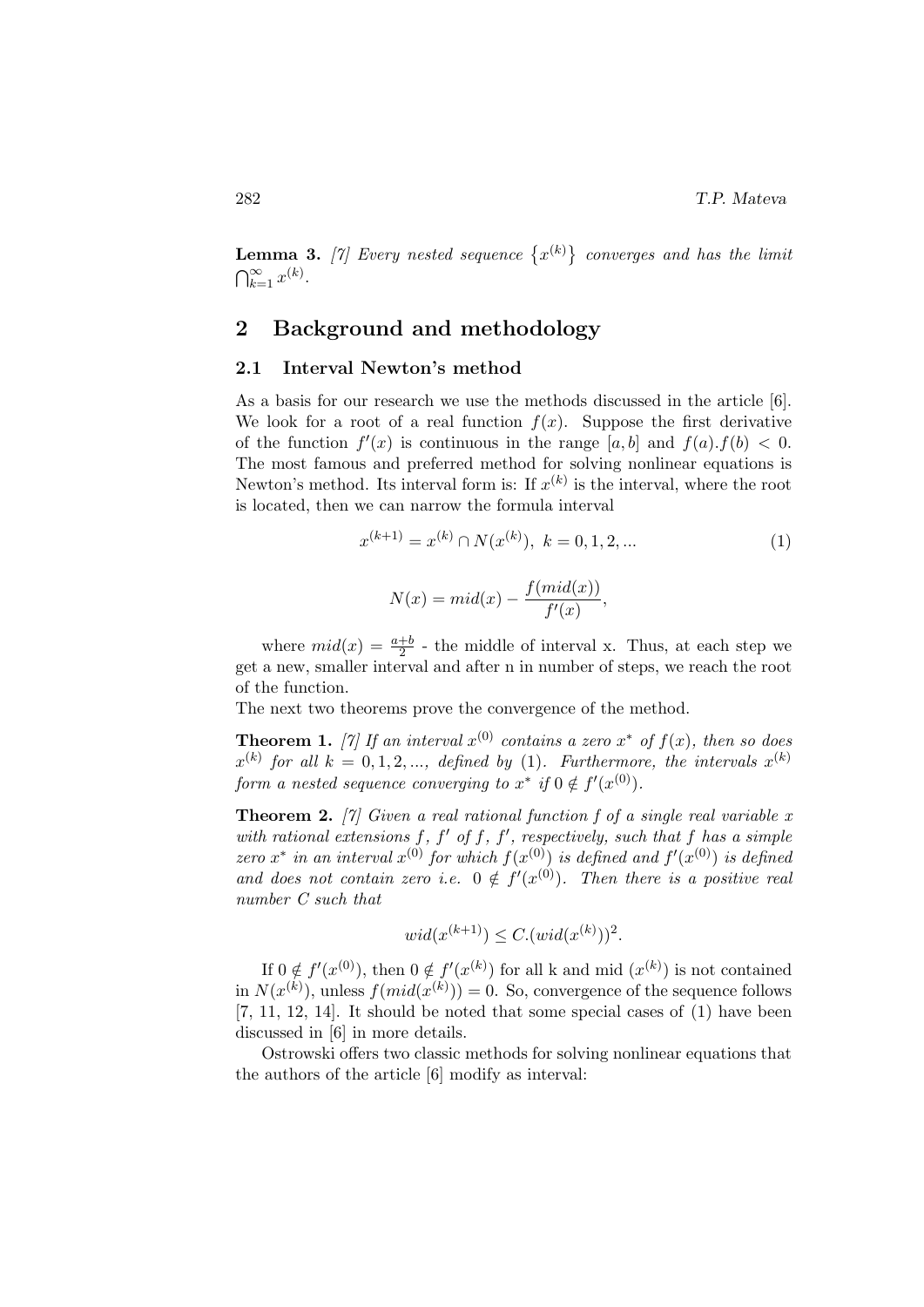#### 2.2 Ostrowski's method [6]

Classic Ostrowski's method:

$$
y_n = x_n - \frac{f(x_n)}{f'(x_n)},
$$
  
\n
$$
S(x_n, y_n) = y_n - \frac{f(y_n)}{f(x_n) - 2f(y_n)} \cdot \frac{f(x_n)}{f'(x_n)},
$$
  
\n
$$
x_{n+1} = S(x_n, y_n).
$$

#### Interval Ostrowski's method:

We seek a solution of the equation  $f(x) = 0$ , on interval

$$
x^{(k+1)} = x^{(k)} \cap S(x^{(k)}, y^{(k)}), \ k = 0, 1, 2, \dots,
$$
 (2)

 $f(x) = f(x)$ 

where

$$
N(x) = mid(x) - \frac{f(md(x))}{f'(x)},
$$
  
\n
$$
y^{(k)} = x^{(k)} \cap N(x^{(k)}),
$$
  
\n
$$
\lambda = \frac{f(md(x))}{[f(md(x)) - 2f(md(y))] \cdot f'(x)},
$$
  
\n
$$
S(x, y) = mid(y) - \lambda . f(md(y)).
$$

The following two theorems prove the conditions for the presence of a root in the selected initial interval and the convergence of the method.

**Theorem 3.** Assume  $f \in C(x^{(0)})$  and  $0 \notin f'(x^{(k)})$  for  $k = 0, 1, 2, ...$  . If  $x^{(0)}$ contains a root  $x^*$  of f, then so do all intervals  $x^{(k)}$ ,  $k = 1, 2, ...$  Besides, the intervals  $x^{(k)}$  form a nested sequence converging to  $x^*$ .

**Theorem 4.** Suppose  $f \in C(x^{(0)})$  and  $0 \notin f'(x^{(k)})$  for  $k = 0, 1, 2, ...$ .

- 1. If  $x^* \in x^{(0)}$  and  $S(x^{(k)}, y^{(k)}) \subseteq x^{(k)}$ , then  $x^{(k)}$  contains exactly one zero of f .
- 2. If  $x^{(k)} \cap S(x^{(k)}, y^{(k)}) = \emptyset$ , then  $x^{(k)}$  does not contain any zero of f.

Theorems (3) and (4) are valid for all the methods discussed below. The proof can be seen in [10].

**Theorem 5.** Assume  $f \in C(x^{(0)})$  and  $0 \notin f'(x^{(k)})$ , and f has a unique simple root  $x^* \in x^{(0)}$ . Then, if  $S(x^{(k)}, y^{(k)}) \subseteq x^{(k)}$ , the sequence (2) has convergent rate four, i.e., there exists a constant K such that

$$
wid(x^{(k+1)}) \le K.(wid(x^{(k)}))^4.
$$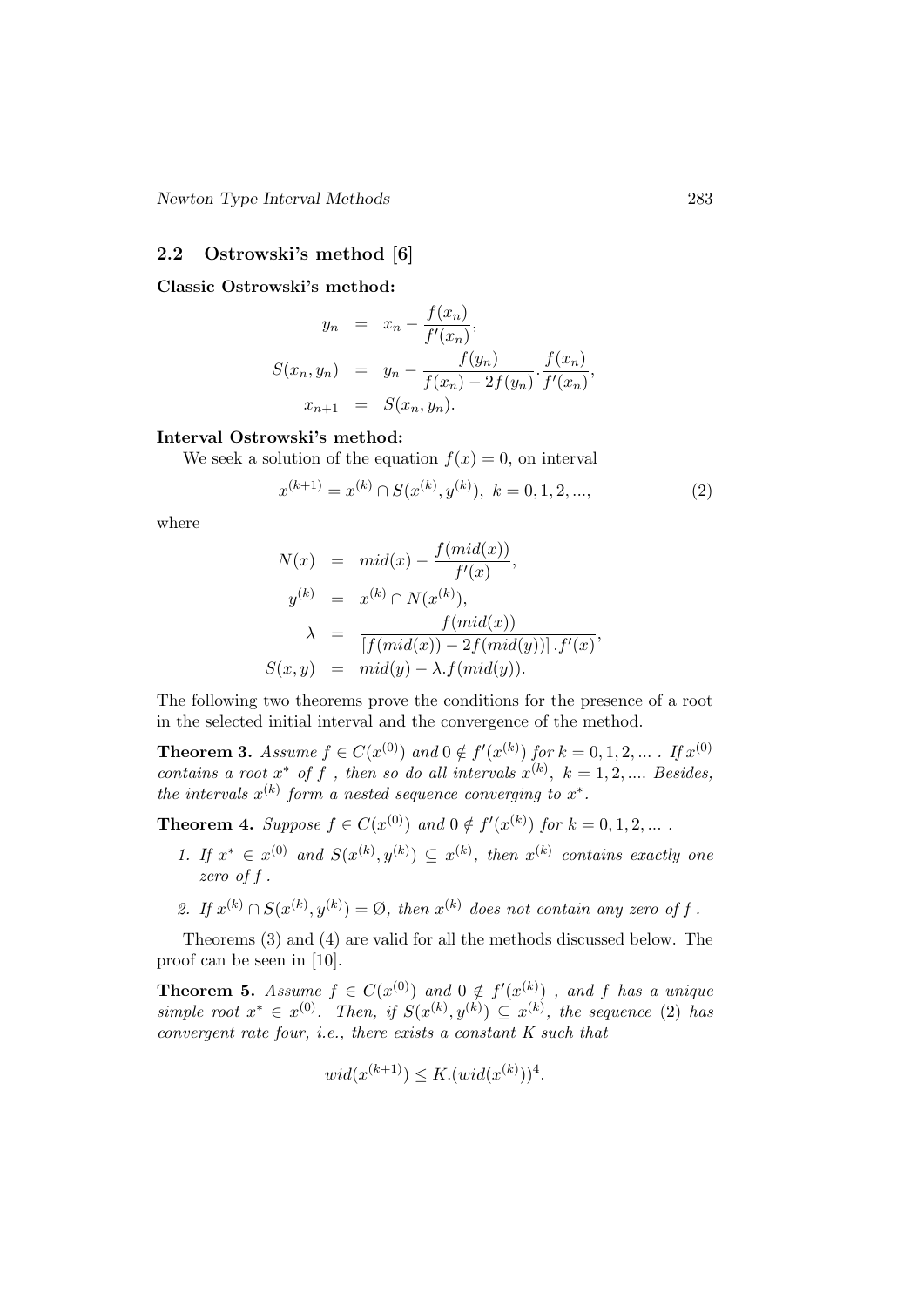The next method is a modification of Ostrowski's method with a higher order of convergence. From the experiments in the article [6] and in the section 4 of this article, it is apparent that it is faster then Ostrowski's method and Newton's method.

#### 2.3 Modified Ostrowski method

Classic modified Ostrowski's method [6]

$$
y_n = x_n - \frac{f(x_n)}{f'(x_n)},
$$
  
\n
$$
\lambda = \frac{1}{f(x_n) - 2f(y_n)} \cdot \frac{f(x_n)}{f'(x_n)},
$$
  
\n
$$
z_n = y_n - \lambda f(y_n),
$$
  
\n
$$
M(x_n, y_n, z_n) = z_n - \lambda f(z_n),
$$
  
\n
$$
x_{n+1} = M(x_n, y_n, z_n).
$$

Interval modified Ostrowski method: We seek a solution of the equation  $f(x) = 0$ , on interval  $x = [\underline{x}, \overline{x}].$ 

$$
x^{(k+1)} = x^{(k)} \cap M(x^{(k)}, y^{(k)}, z^{(k)}), \ k = 0, 1, 2, \dots,
$$
 (3)

where

$$
N(x) = mid(x) - \frac{f(md(x))}{f'(x)},
$$

$$
y^{(k)} = x^{(k)} \cap N(x^{(k)}),
$$

$$
\lambda = \frac{f(md(x))}{[f(md(x)) - 2f(md(y))] \cdot f'(x)},
$$

$$
S(x, y) = mid(y) - \lambda . f(md(y)),
$$

$$
z^{(k)} = x^{(k)} \cap S(x^{(k)}, y^{(k)}),
$$

$$
M(x, y, z) = mid(z) - \lambda . f(md(z)).
$$

**Theorem 6.** Assume  $f \in C(x^{(0)})$  and  $0 \notin f'(x^{(k)})$ , and f has a unique simple root  $x^* \in x^{(0)}$ . Then, if  $M(x^{(k)}, y^{(k)}, z^{(k)}) \subseteq x^{(k)}$ , the sequence (3) has convergent rate  $6$ , *i.e.*, there exists a constant  $K$  such that

$$
wid(x^{(k+1)}) \le K(wid(x^{(k)}))^6.
$$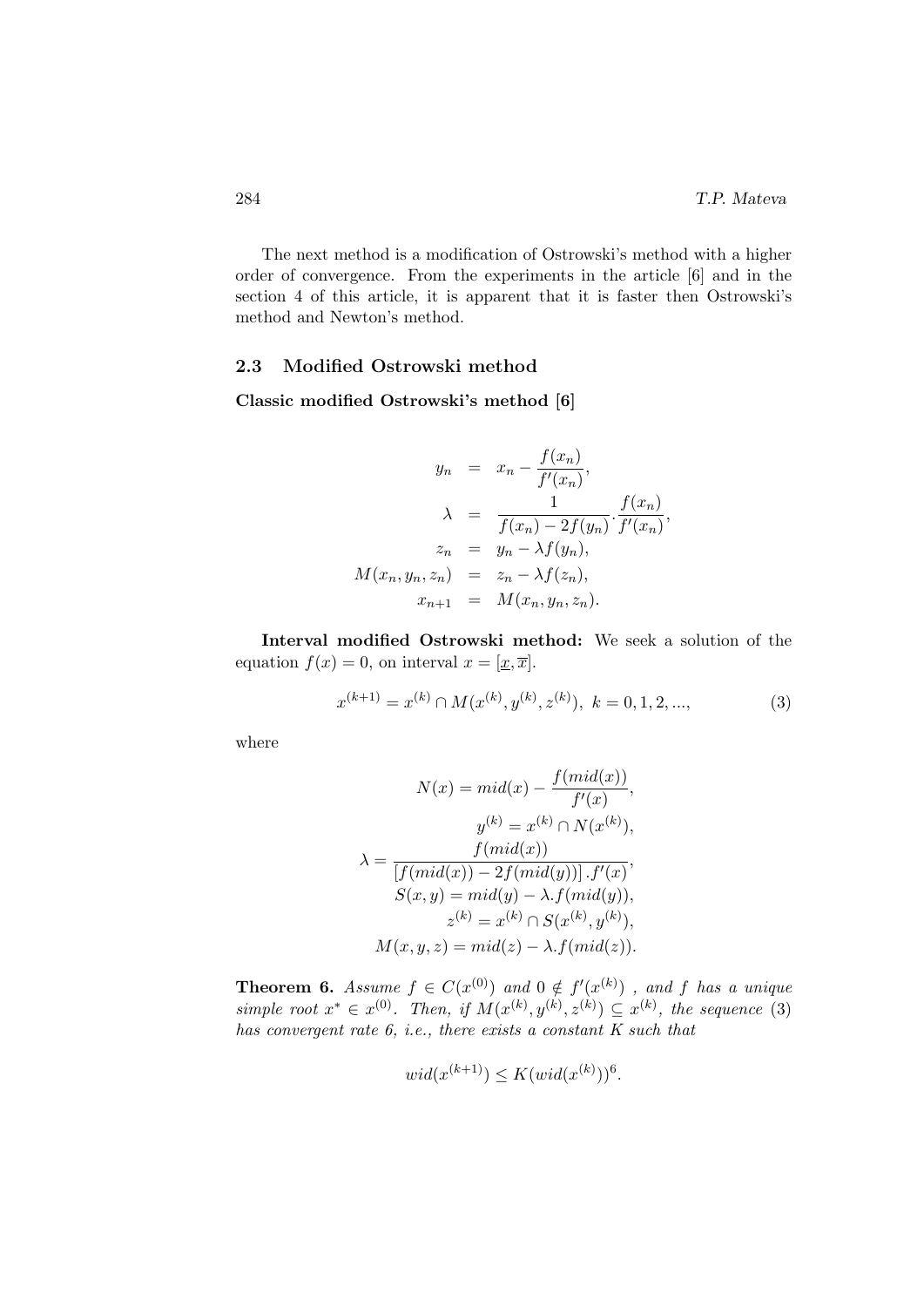# 3 Main results

Interval approach can also be applied to methods that are a modification of the Newton's method. We look at four iterative schemes that we modify in the interval and with them we explore selected functions to find the number of iterations needed to find their roots at a pre-selected interval. In the classic form we select the initial approximations  $x_n$ , which satisfy the following conditions:

1. We explore the functions in the interval [a, b], for which  $f(a) \cdot f(b) < 0$ , which ensure that there is a root in the corresponding interval.

2. We require in the corresponding interval, the first and the second derivative to be continuous for  $\forall x \in [a, b]$ :  $f'(x) \neq 0$  and  $f''(x) \neq 0$ 

3. For initial approximation we use this end of the interval for which

$$
f(a).f''(a) > 0
$$

In the interval form, the initial approximation  $x^{(k)}$  is interval, in which f has a simple root  $x^*$  and  $f'(x^{(k)})$  is defined and does not contain zero i.e  $0 \notin f'(x^{(k)}).$ 

# 3.1 The method of Weerakoon and Fernando [5] in classic and interval form.

The iterative formula offered by Weerakoon and Fernando in [5] is a modification of the Newton's formula. They approximate the indefinite integral by a trapezoid instead of a rectangle, thus reducing the error in the approximation.

#### Classic form:

$$
x_{n+1} = x_n - \frac{2 \cdot f(x_n)}{f'(x_n) + f'(x_n - \frac{f(x_n)}{f'(x_n)})}
$$

A detailed description of this method is given in [5].

#### Interval form:

We seek a solution of the equation  $f(x) = 0$ , on interval  $x = [x, \overline{x}]$ . Interval extension of the classic form of Weerakoon and Fernando's method is introduced as

$$
x^{(k+1)} = x^{(k)} \cap S(x^{(k)}, y^{(k)}), \ k = 0, 1, 2, \dots,
$$
 (4)

where

$$
N(x) = mid(x) - \frac{f(mid(x))}{f'(x)},
$$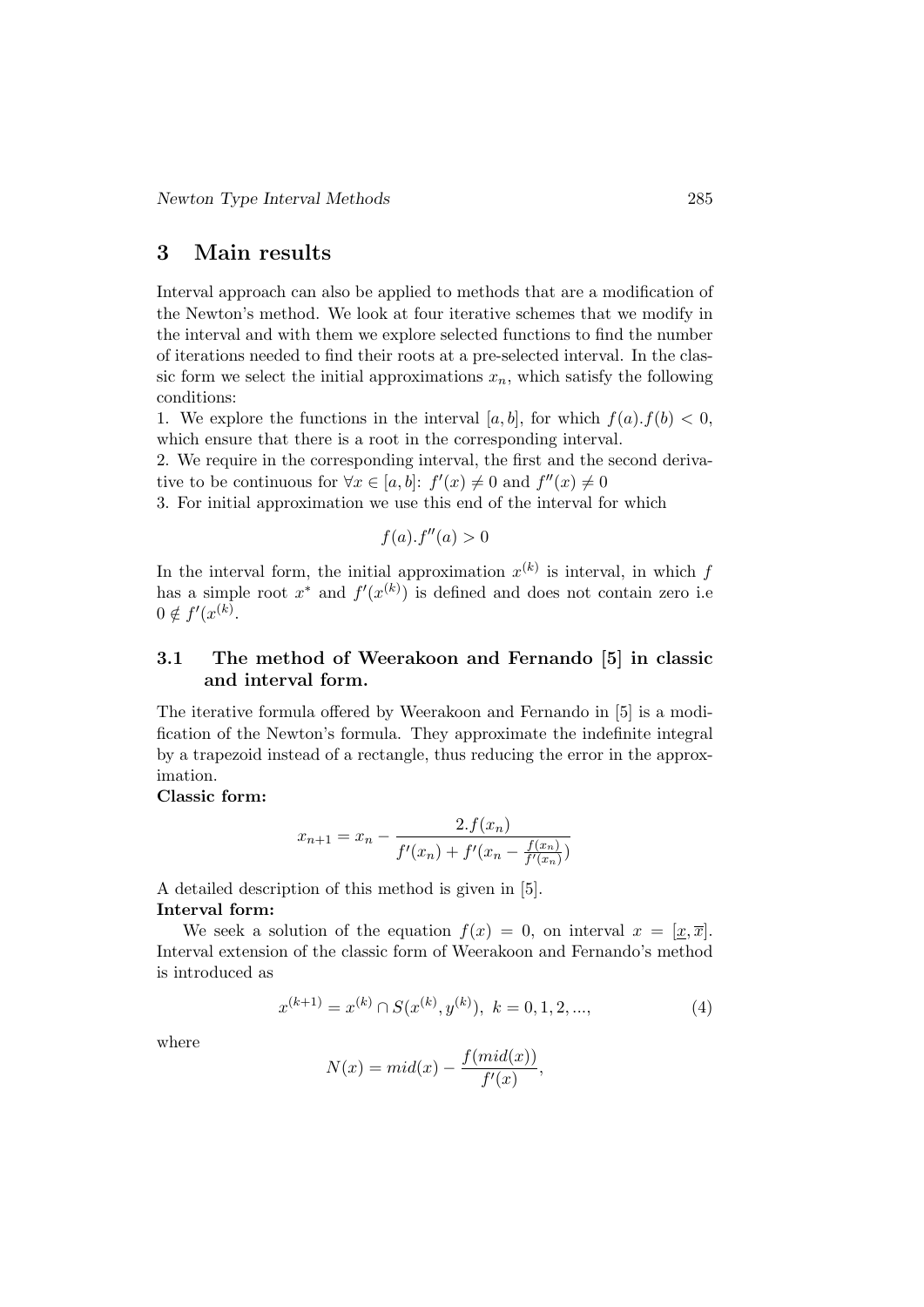286 T.P. Mateva

$$
y^{(k)} = x^{(k)} \cap N(x^{(k)}),\tag{5}
$$

$$
S(x, y) = mid(x) - \lambda \cdot f(mid(x)), \qquad (6)
$$

$$
\lambda = \frac{2}{f'(x) + f'(y)}.
$$

The next theorem proves the convergence of the method:

**Theorem 7.** Assume  $f \in C(x^{(0)})$  and  $0 \notin f'(x^{(k)})$ , and f has a unique simple root  $x^* \in x^{(0)}$ . Then, if  $S(x^{(k)}, y^{(k)}) \subseteq x^{(k)}$ , the sequence (4) has  $convergent\ rate\ 3, \ i.e., \ there\ exists\ a\ constant\ K\ such\ that$ 

$$
wid(x^{(k+1)}) \leq K. \left[ \left(wid(x^{(k-1)})\right)^2 + \left(wid(x^{(k)})\right)^2 \right].(wid(x^{(k)})
$$

Proof:

By Mean Value Theorem we have

$$
f(mid(x^{(k)})) = f'(\xi) [mid(x^{(k)}) - x^*],
$$

where  $\xi$  is between  $mid(x^{(k)})$  and  $x^*$ . Since  $S(x^{(k)}, y^{(k)}) \subset x^{(k)}$ , thus from  $(4)$  and  $(6)$  we have

$$
x^{(k+1)} = mid(x^{(k)}) - \lambda \left[ mid(x^{(k)}) - x^* \right].f'(\xi), \tag{7}
$$

where

$$
\lambda = \frac{2}{f'(x^{(k)}) + f'(y^{(k)})}.
$$
\n(8)

From (7) we have

$$
wid(x^{(k+1)}) = wid(\lambda). \left| mid(x^{(k)}) - x^* \right| . \left| f'(\xi) \right|.
$$
 (9)

Moreover (8) gives

$$
wid(\lambda) = wid\left(\frac{2}{f'(x^{(k)}) + f'(y^{(k)})}\right).
$$

From Lemma 1 we have

$$
wid\left(\frac{2}{f'(x^{(k)}) + f'(y^{(k)})}\right) \leq wid(x^{(k)} + y^{(k)}),
$$
  

$$
wid(y^{(k)}) \leq wid(x^{(k)})^2,
$$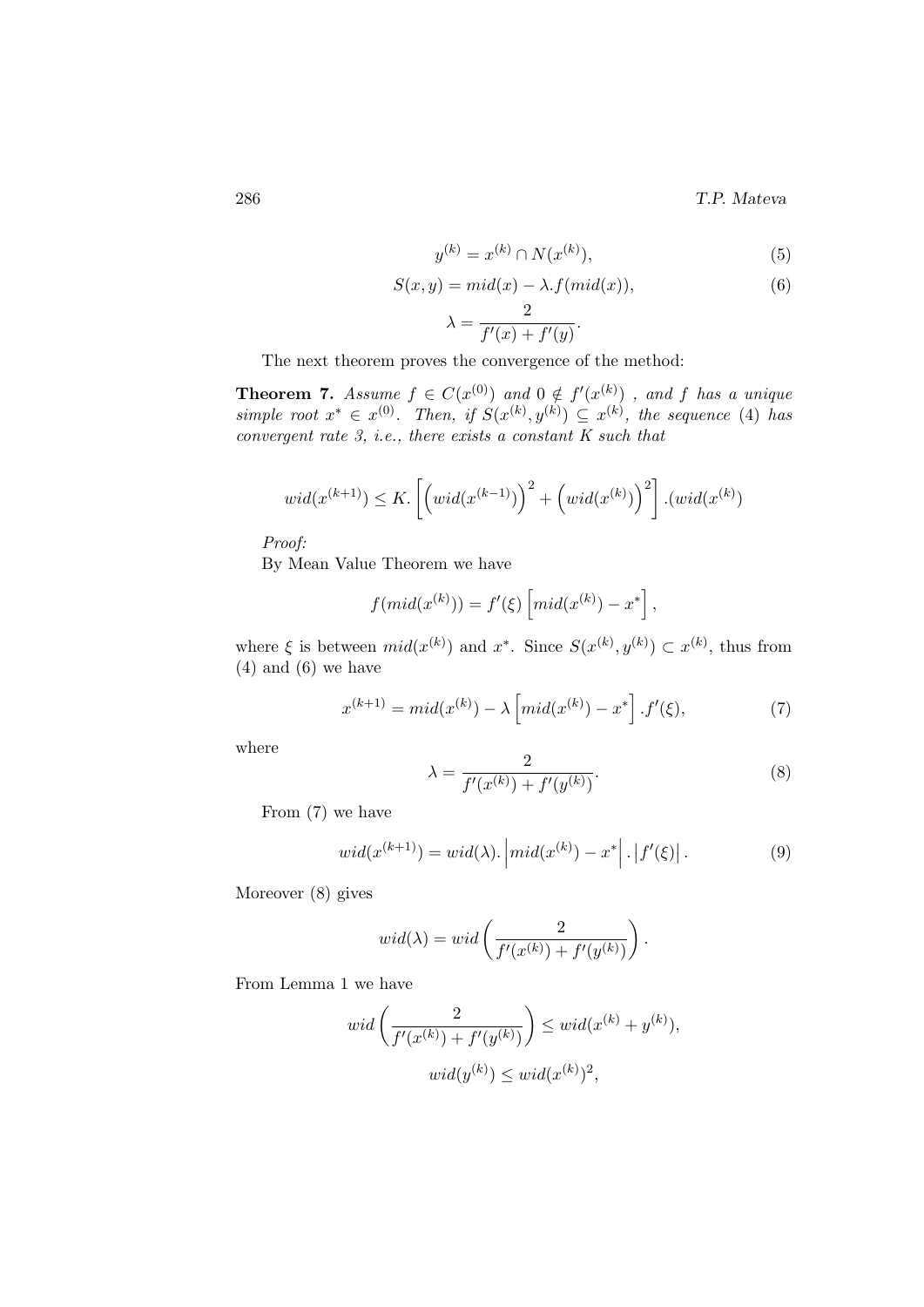Newton Type Interval Methods 287

$$
wid(x^{(k)}) \leq (wid(x^{(k-1)})^2,
$$
  

$$
wid(x^{(k)} + y^{(k)}) \leq (wid(x^{(k-1)})^2 + (wid(x^{(k)}))^2.
$$

Furthemore, since  $y^{(k)}$  is generated from (5), let

$$
\left|f'(\xi)\right| \leq K.
$$

And consider (9) and (3.1) we have the following error bound

$$
wid(x^{(k+1)}) \le K. \left[ \left(wid(x^{(k-1)})\right)^2 + \left(wid(x^{(k)})\right)^2 \right].wid(x^{(k)})
$$

Remark 1. By our reasoning, we assume, that

$$
wid(x^{(k)} + y^{(k)}) \le (wid(x^{(k-1)})^2 + (wid(x^{(k)}))^2 \le (wid(x^{(k)}))^2,
$$

and the local order of convergence of the interval Weerakoon and Fernando's method is 3, but we have no theoretical proof of that.

# 3.2 The method of Frontini and Sormani/ middle point/ [1] in classic and interval form.

This method is a modification of Newton's method, obtained with a different quadratic formula. The method is with order of convergence 3. Classic form:

$$
x_{n+1} = x_n - \frac{f(x_n)}{f'(x_n - \frac{f(x_n)}{2 \cdot f'(x_n)})}
$$

A detailed description of this method is given in [1].

#### Interval form:

We seek a solution of the equation  $f(x) = 0$ , on interval  $x = [\underline{x}, \overline{x}]$ . Interval extension of the classic form of Frontini and Sormani's method is introduced as

$$
x^{(k+1)} = x^{(k)} \cap S(x^{(k)}, y^{(k)}), \ k = 0, 1, 2, \dots,
$$
 (10)

where

$$
N(x) = mid(x) - \frac{f(mid(x))}{2 \cdot f'(x)},
$$
  

$$
y^{(k)} = x^{(k)} \cap N(x^{(k)}),
$$
 (11)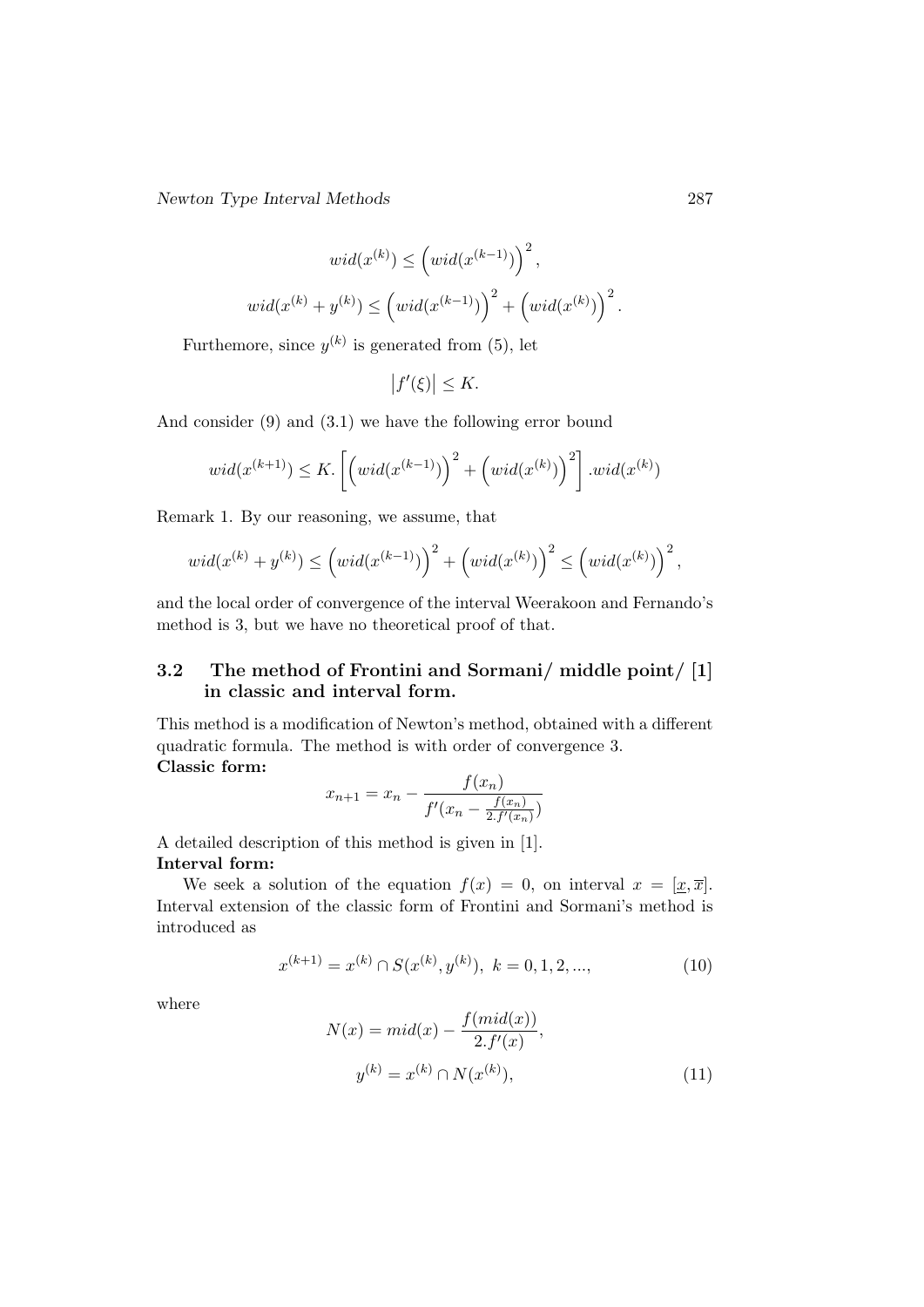288 T.P. Mateva

$$
S(x, y) = mid(x) - \lambda \cdot f(mid(x)),
$$
  
\n
$$
\lambda = \frac{1}{f'(y)}.
$$
\n(12)

The next theorem proves the convergence of the method:

**Theorem 8.** Assume  $f \in C(x^{(0)})$  and  $0 \notin f'(x^{(k)})$ , and f has a unique simple root  $x^* \in x^{(0)}$ . Then, if  $S(x^{(k)}, y^{(k)}) \subseteq x^{(k)}$ , the sequence (10) has convergent rate  $3$ , i.e., there exists a constant  $K$  such that

$$
wid(x^{(k+1)}) \le K(wid(x^{(k)}))^3.
$$

Proof:

By Mean Value Theorem, we have

$$
f(mid(x^{(k)})) = f'(\xi) [mid(x^{(k)}) - x^*],
$$

where  $\xi$  is between  $mid(x^{(k)})$  and  $x^*$ . Since  $S(x^{(k)}, y^{(k)}) \subset x^{(k)}$ , thus from  $(10)$  and  $(12)$  wee have

$$
x^{(k+1)} = mid(x^{(k)}) - \lambda \left[ mid(x^{(k)}) - x^* \right].f'(\xi), \tag{13}
$$

where

$$
\lambda = \frac{1}{f'(y^{(k)})}.\tag{14}
$$

From (13) we have

$$
wid(x^{(k+1)}) = wid(\lambda) \cdot \left| mid(x^{(k)}) - x^* \right| \cdot \left| f'(\xi) \right| \tag{15}
$$

Moreover (14) gives

$$
wid(\lambda) = wid\left(\frac{1}{f'(y^{(k)})}\right).
$$

From Lemma 1 we have

$$
wid\left(\frac{1}{f'(y^{(k)})}\right) \leq wid(x^{(k)})^2. \tag{16}
$$

Furthemore, since  $y^{(k)}$  is generated from (11). Let

$$
\big|f'(\xi)\big|\leq K
$$

and consider (15) and (16) we have the following error bound

$$
wid(x^{(k+1)}) \le K.wid(x^{(k)}). (wid(x^{(k)}))^{2} = K. (wid(x^{(k)}))^{3}.
$$

So the local order of convergence of the interval Frontini and Sormani's method is 3 and the proof is completed.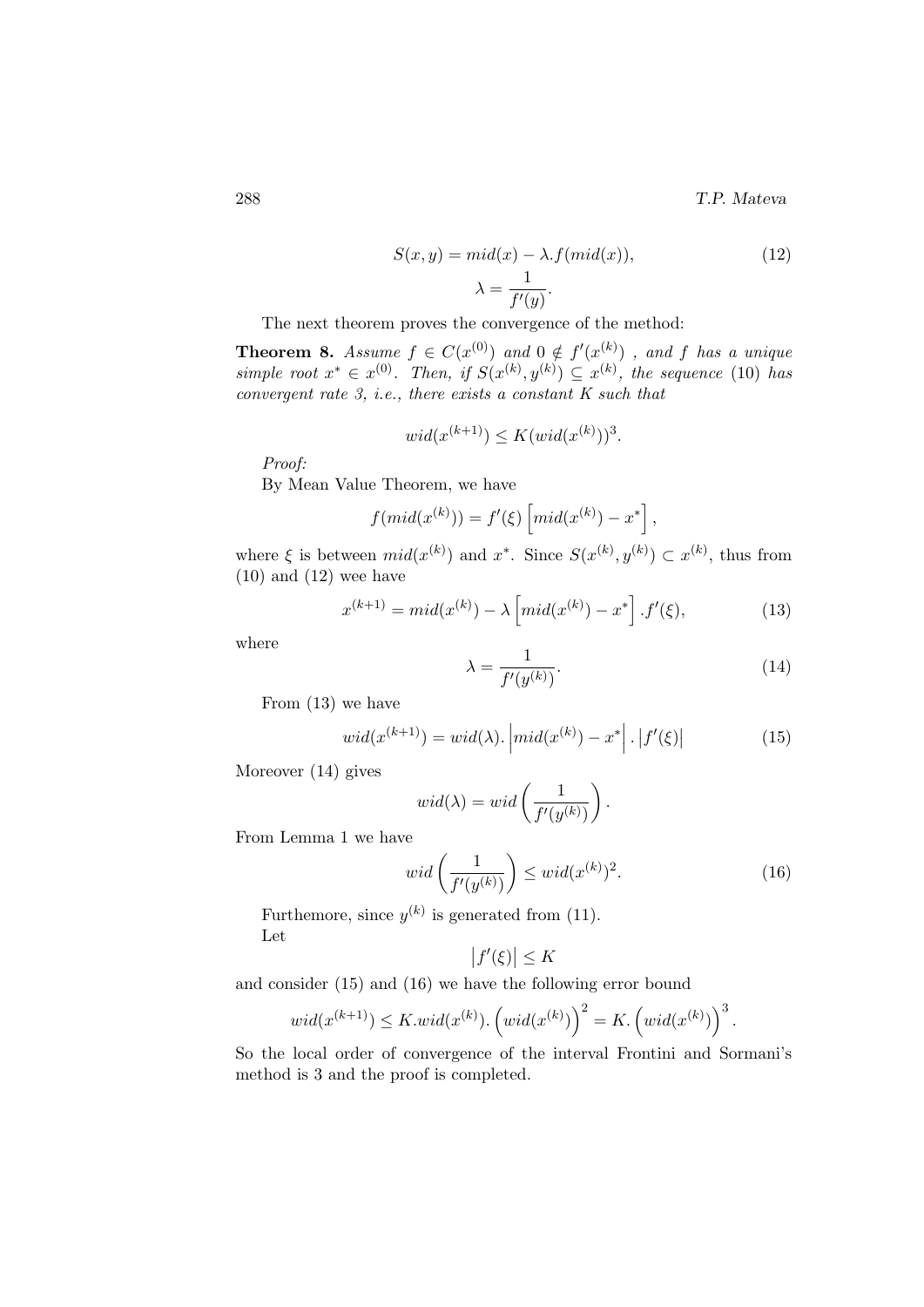Newton Type Interval Methods 289

#### 3.3 Homeier's method [2, 3] in classic and interval form.

Another approach is used by Homeier [2, 3], who use the inverse function  $x = f(y)$  instead of  $y = f(x)$  from Newtons theorem suggests modification order of convergence 3.

Classic form:

$$
x_{n+1} = x_n - \frac{f(x_n)}{2} \cdot \left( \frac{1}{f'(x_n)} + \frac{1}{f'(x_n - \frac{f(x_n)}{f'(x_n)})} \right)
$$

A detailed description of this method is given in [2, 3]. Interval form:

We seek a solution of the equation  $f(x) = 0$ , on interval  $x = [x, \overline{x}]$ . Interval extension of the classic form of Homeier's method is introduced as

$$
x^{(k+1)} = x^{(k)} \cap S(x^{(k)}, y^{(k)}), \ k = 0, 1, 2, \dots,
$$
\n(17)

where

$$
N(x) = mid(x) - \frac{f(mid(x))}{f'(x)},
$$
  

$$
y^{(k)} = x^{(k)} \cap N(x^{(k)}),
$$
 (18)

$$
S(x, y) = mid(x) - \lambda \cdot f(mid(x)),
$$
\n
$$
\begin{array}{c}\n1 \\
1\n\end{array}
$$
\n(19)

$$
\lambda = \frac{1}{2} \cdot \left( \frac{1}{f'(x)} + \frac{1}{f'(y)} \right).
$$

The next theorem proves the convergence of the method:

**Theorem 9.** Assume  $f \in C(x^{(0)})$  and  $0 \notin f'(x^{(k)})$ , and f has a unique simple root  $x^* \in x^{(0)}$ . Then, if  $S(x^{(k)}, y^{(k)}) \subseteq x^{(k)}$ , the sequence (17) has convergent rate 3, i.e., there exists a constant K such that

$$
wid(x^{(k+1)}) \le K(wid(x^{(k)}))^3.
$$

Proof:

By Mean Value Theorem we have

$$
f(mid(x^{(k)})) = f'(\xi) [mid(x^{(k)}) - x^*],
$$

where  $\xi$  is between  $mid(x^{(k)})$  and  $x^*$ . Since  $S(x^{(k)}, y^{(k)}) \subset x^{(k)}$ , thus from  $(17)$  and  $(19)$  wee have

$$
x^{(k+1)} = mid(x^{(k)}) - \lambda \left[ mid(x^{(k)}) - x^* \right].f'(\xi), \tag{20}
$$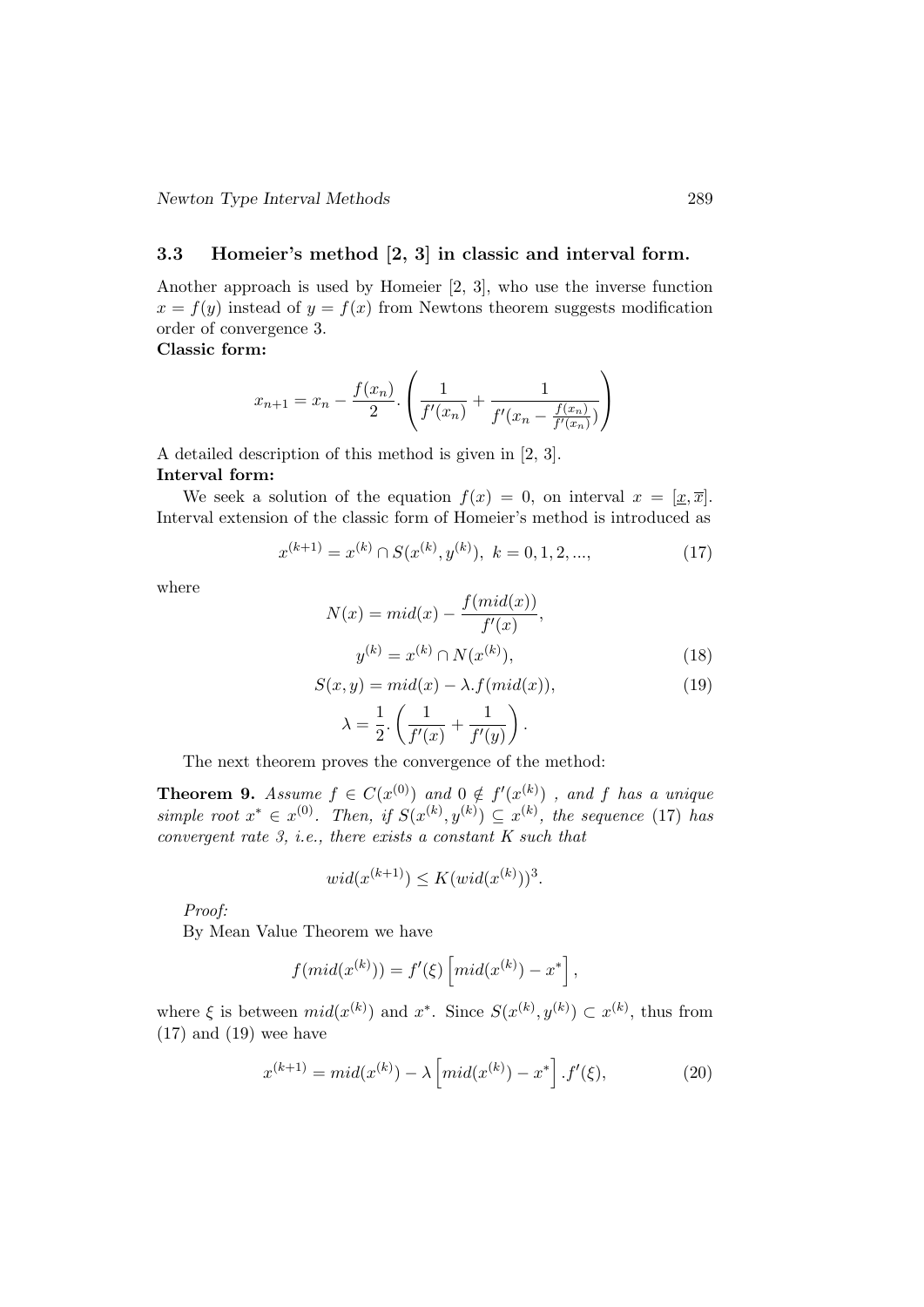where

$$
\lambda = \frac{1}{2.(f'(x^{(k)}) + f'(y^{(k)}))}.
$$
\n(21)

From (20) we have

$$
wid(x^{(k+1)}) = wid(\lambda). \left| mid(y^{(k)}) - x^* \right| . |f'(\xi)|.
$$
 (22)

Moreover (21) gives

$$
wid(\lambda) = wid\left(\frac{1}{2.(f'(x^{(k)}) + f'(y^{(k)})}\right).
$$

From Lemma 1 we have

$$
wid\left(\frac{1}{f'(y^{(k)})}\right) \leq wid(y^{(k)}) \leq wid(x^{(k)})^2
$$

and

$$
wid\left(\frac{1}{f'(x^{(k)})}\right) \leq wid(x^{(k)} \leq wid(x^{(k)})^2.
$$

Then

$$
wid(\lambda) = wid\left(\frac{1}{2.(f'(x^{(k)}) + f'(y^{(k)})}\right) \leq wid(x^{(k)})^2. \tag{23}
$$

Furthemore, since  $y^{(k)}$  is generated from (18). Let

 $|f'(\xi)| \leq K$ 

and consider (22) and (23) we have the following error bound

$$
wid(x^{(k+1)}) \le K.wid(x^{(k)}). (wid(x^{(k)}))^{2} = K. (wid(x^{(k)}))^{3}.
$$

So the local order of convergence of the interval Homeier's method is 3 and the proof is completed.

# 3.4 Kou's method [4] in classic and interval form.

This method is modification of Weerakoon and Fernando's method approach by using Newton's theorem for the function on a new interval of integration. The method is with cubically convergent. The important characteristic of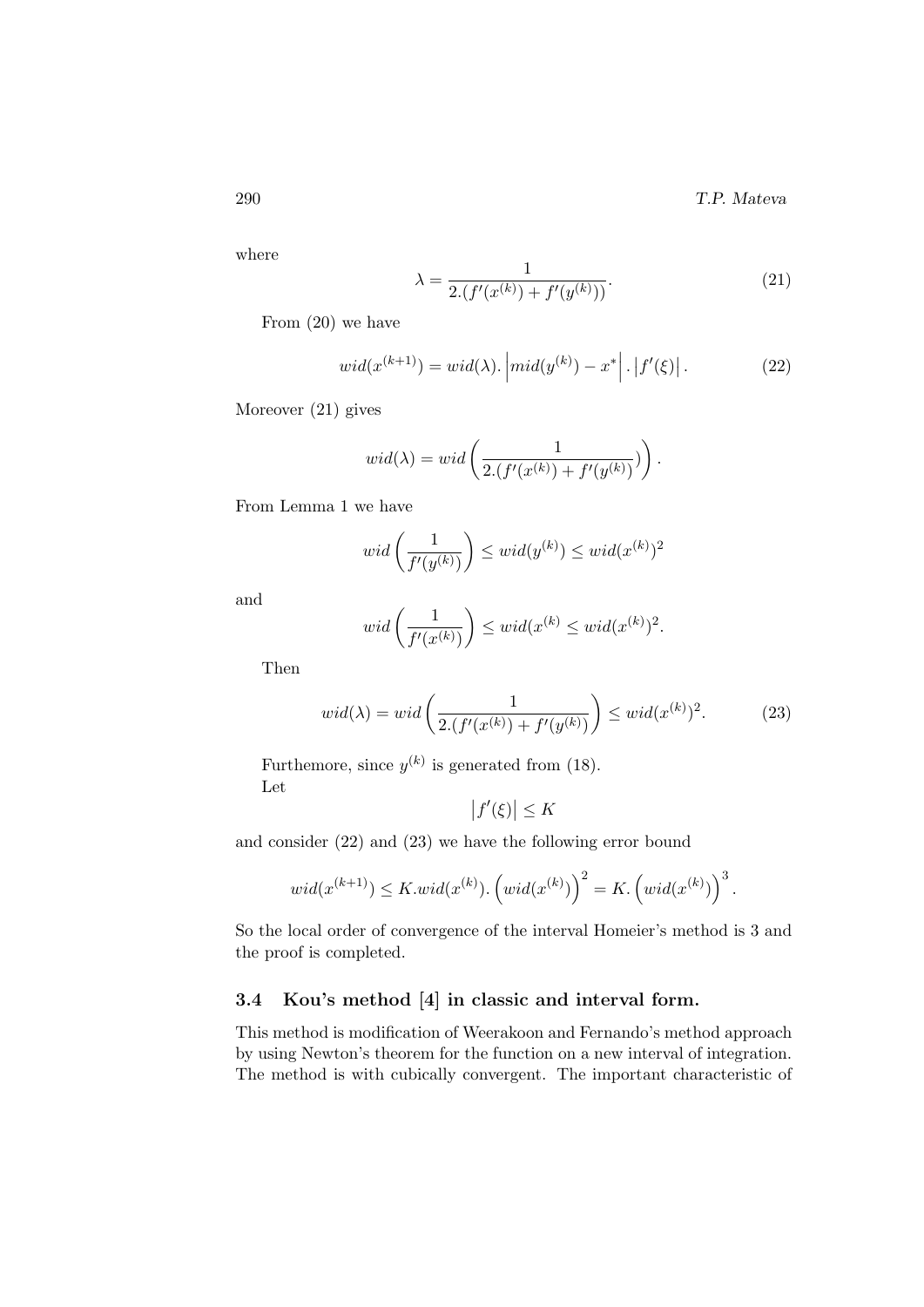the new method is that per iteration it requires two evaluations of the function f, one of the first derivative and no evaluations of the second derivative. Classic form:  $f(x)$ 

$$
x_{n+1} = y_n - \frac{f(y_n)}{f'(x_n)},
$$
  

$$
y_n = x_n + \frac{f(x_n)}{f'(x_n)}.
$$

A detailed description of this method is given in [4]. Interval form:

We seek a solution of the equation  $f(x) = 0$ , on interval  $x = [x, \overline{x}]$ . Interval extension of the classic form of Kou's method is introduced as

$$
x^{(k+1)} = x^{(k)} \cap S(x^{(k)}, y^{(k)}), \ k = 0, 1, 2, \dots,
$$
 (24)

where

$$
N(x) = mid(x) - \frac{f(mid(x))}{f'(x)},
$$
  

$$
y^{(k)} = x^{(k)} \cap N(x^{(k)}),
$$
 (25)

$$
S(x, y) = mid(y) - \lambda \cdot f(mid(y)),
$$
\n
$$
\lambda = \frac{1}{f'(x)}.
$$
\n(26)

The next theorem proves the convergence of the method:

**Theorem 10.** Assume  $f \in C(x^{(0)})$  and  $0 \notin f'(x^{(k)})$ , and f has a unique simple root  $x^* \in x^{(0)}$ . Then, if  $S(x^{(k)}, y^{(k)}) \subseteq x^{(k)}$ , the sequence (24) has convergent rate  $3$ , i.e., there exists a constant  $K$  such that

$$
wid(x^{(k+1)}) \le K(wid(x^{(k)}))^3.
$$

Proof:

By Mean Value Theorem we have

$$
f(mid(x^{(k)})) = f'(\xi) \left[ x^* - mid(x^{(k)}) \right],
$$

where  $\xi$  is between  $mid(x^{(k)})$  and  $x^*$ . Since  $S(x^{(k)}, y^{(k)}) \subset x^{(k)}$ , thus from (24) and (26)

wee have

$$
x^{(k+1)} = mid(y^{(k)}) - \lambda \left[ x^* - mid(y^{(k)}) \right].f'(\xi), \tag{27}
$$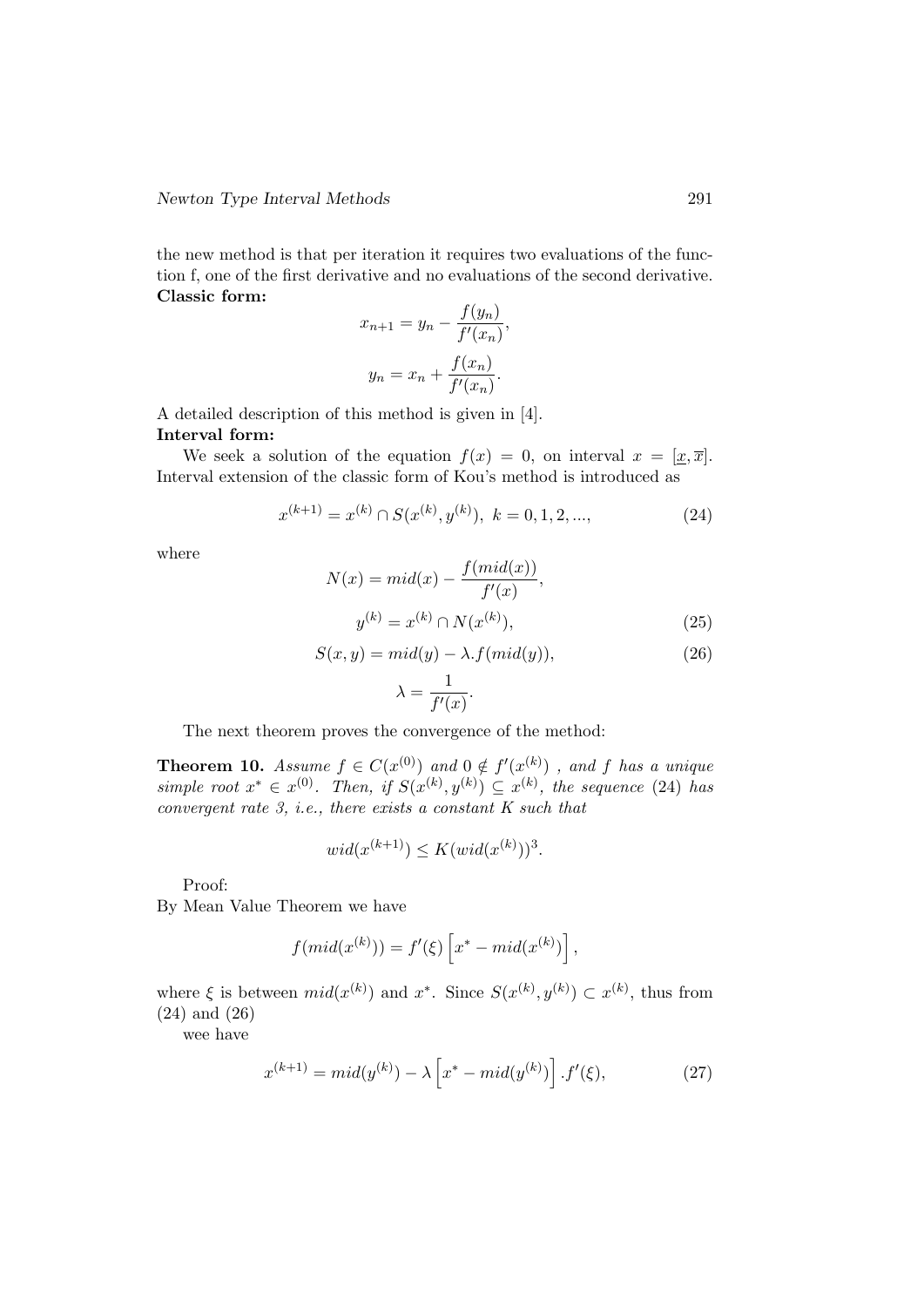where

$$
\lambda = \frac{1}{f'(x^{(k)})}.\tag{28}
$$

From (27) we have

$$
wid(x^{(k+1)}) = wid(\lambda) \cdot \left| x^* - mid(y^{(k)}) \right| \cdot |f'(\xi)| \tag{29}
$$

Moreover (28) gives

$$
wid(\lambda) = wid\left(\frac{1}{f'(x^{(k)})}\right).
$$

From Lemma 1 we have

$$
wid\left(\frac{1}{f'(x^{(k)})}\right) \leq wid(x^{(k)}).
$$
\n(30)

Furthemore, since  $y^{(k)}$  is generated from (25) Theorem 2 leads to

$$
\left| x^* - mid(y^{(k)}) \right| \leq wid(y^{(k)}) \leq \left( wid(x^{(k)}) \right)^2. \tag{31}
$$

Let

$$
\left|f'(\xi)\right| \leq K
$$

and consider (29), (30) and (31) we have the following error bound

$$
wid(x^{(k+1)}) \le K.wid(x^{(k)}). (wid(x^{(k)}))^{2} = K. (wid(x^{(k)}))^{3}.
$$

So the local order of convergence of the Kou's method is 3 and the proof is completed.

# 4 Numerical experiments

All calculations were made using a computer program MATLAB7.6.0(R2008a) and INTLAB toolbox – Application for interval analysis, created by Rump [13]. The desired accuracy is  $tol = 1e - 15$ . We use the stop criterion  $rad(X) = \frac{1}{2}(b-a) < tol.$  We select initial interval  $X = [a, b]$ , which satisfies the following conditions: 1.  $f(a) \cdot f(b) < 0$  and 2.  $f'(x)$  is continuous in the range  $[a, b]$ . The column I contains the function, the interval in which we examine it, and the root in that interval. Column II contains the methods, which we compare. Columns III and V contain the intervals, in which we examine the function, and columns IV and VI contain the corresponding number of iterations.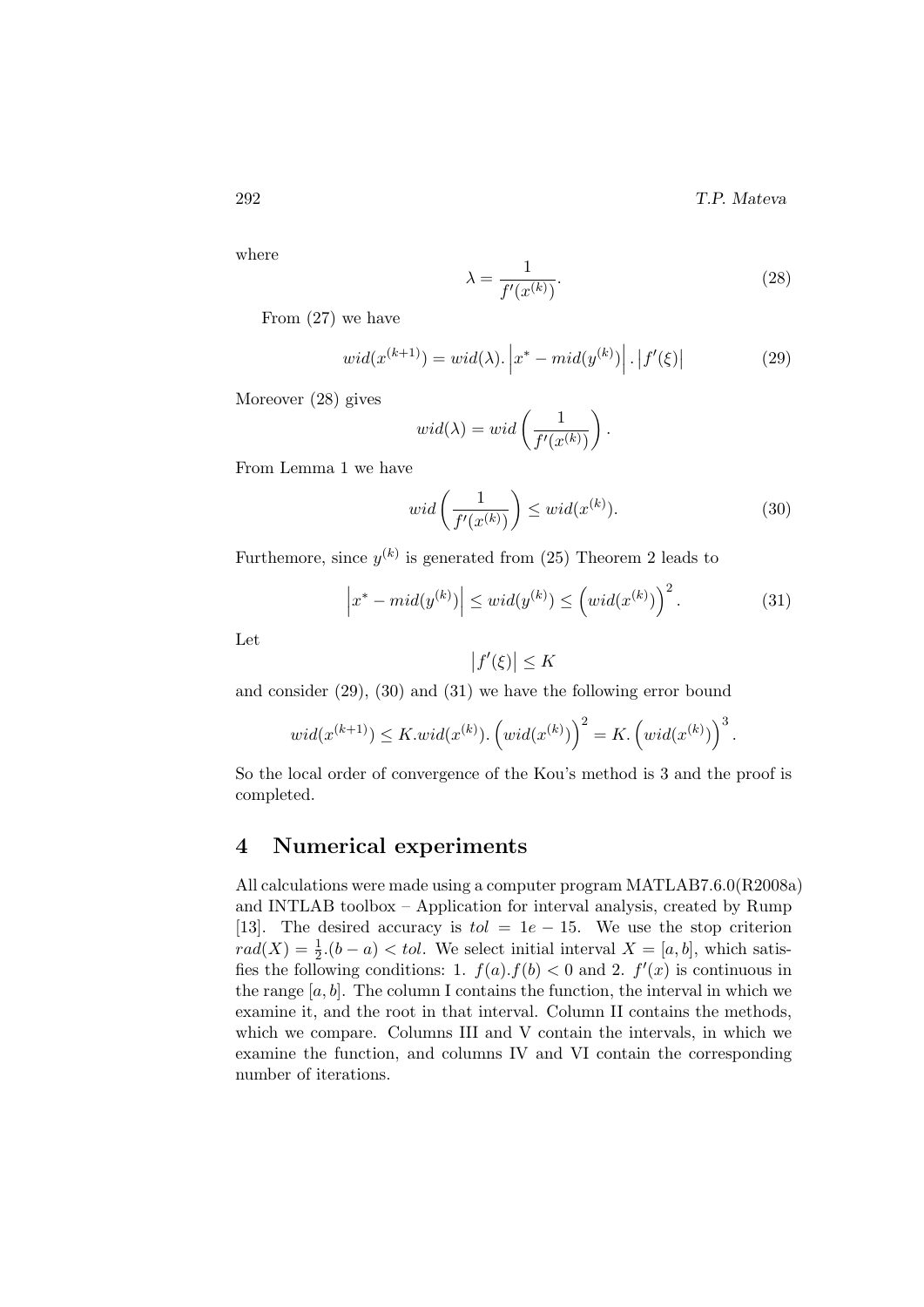| T                                 | H           | III     | <b>IV</b>      | v          | VI  |
|-----------------------------------|-------------|---------|----------------|------------|-----|
| $f_1(x) = x(x^9 - 1) - 1$         | Newton      |         | 6              |            | 10  |
|                                   | Ostrowski   | [1,1.5] | 4              | [0.8, 5.5] | Nan |
| Root: $x_n = 1.0757661$           | Ostr- modif |         | 3              |            | 6   |
|                                   | WF          |         | 5              |            | 9   |
| Space containing the root:        | FS          |         | 4              |            | 7   |
|                                   | Homeier     |         | 5              |            | 9   |
| $(0.8,\infty)$                    | Kou         |         | 8              |            | 16  |
| $f_2(x) = x^2 - \exp(x) - 3x + 2$ | Newton      |         | 5              |            | 4   |
|                                   | Ostrowski   | [0,1]   | 3              | $[-1,1.5]$ | 3   |
| Root: $x_n = 0.257530$            | Ostr- modif |         | $\overline{2}$ |            | 3   |
|                                   | WF          |         | 4              |            | 4   |
| Space containing the root:        | FS          |         | 3              |            | 3   |
|                                   | Homeier     |         | 4              |            | 4   |
| $(-\infty, +\infty)$              | Kou         |         | 5              |            | 5   |
| $f_3(x) = \exp(-x) + \cos x$      | Newton      |         | 4              |            | 5   |
|                                   | Ostrowski   | [1,2]   | 3              | [0.5, 2.5] | 3   |
| Root: $x_n = 1.7461395$           | Ostr- modif |         | $\overline{2}$ |            | 3   |
|                                   | WF          |         | 4              |            | 4   |
| Space containing the root:        | FS          |         | 3              |            | 3   |
|                                   | Homeier     |         | 4              |            | 4   |
| $(-\infty,3.1)$                   | Kou         |         | 3              |            | 5   |

Table 1: Results

Table 2: Results

|                               | $\texttt{10010}$ $\texttt{2:}$ $\texttt{1000}$<br>Н | Ħ        | IV             | v          | VI  |
|-------------------------------|-----------------------------------------------------|----------|----------------|------------|-----|
| $f_4 = \exp x - 4x^2$         | Newton                                              |          |                |            | 8   |
|                               | Ostrowski                                           | [1,1.5]  | Nan            | [0.8, 5.5] | Nan |
| Root: $x_n = 4.306584$        | Ostr- modif                                         |          | Nan            |            | Nan |
|                               | WF                                                  |          | 6              |            | 6   |
| Space containing the root:    | FS                                                  |          | 4              |            | 5   |
|                               | Homeier                                             |          | 4              |            | 6   |
| $(3.3, +\infty)$              | Kou                                                 |          |                |            |     |
| $f_5 = x^2 - \exp x - 3x + 2$ | Newton                                              |          | 4              |            | 5   |
|                               | Ostrowski                                           | [0, 0.5] | $\overline{2}$ | [0,1]      | 3   |
| Root: $x_n = 0.257530$        | Ostr-modif                                          |          | $\overline{2}$ |            | Nan |
|                               | WF                                                  |          | 3              |            | 4   |
| Space containing the root:    | FS                                                  |          | $\overline{2}$ |            | 3   |
|                               | Homeier                                             |          | 3              |            | 4   |
| $-\infty, +\infty)$           | Kou                                                 |          | 4              |            | 5   |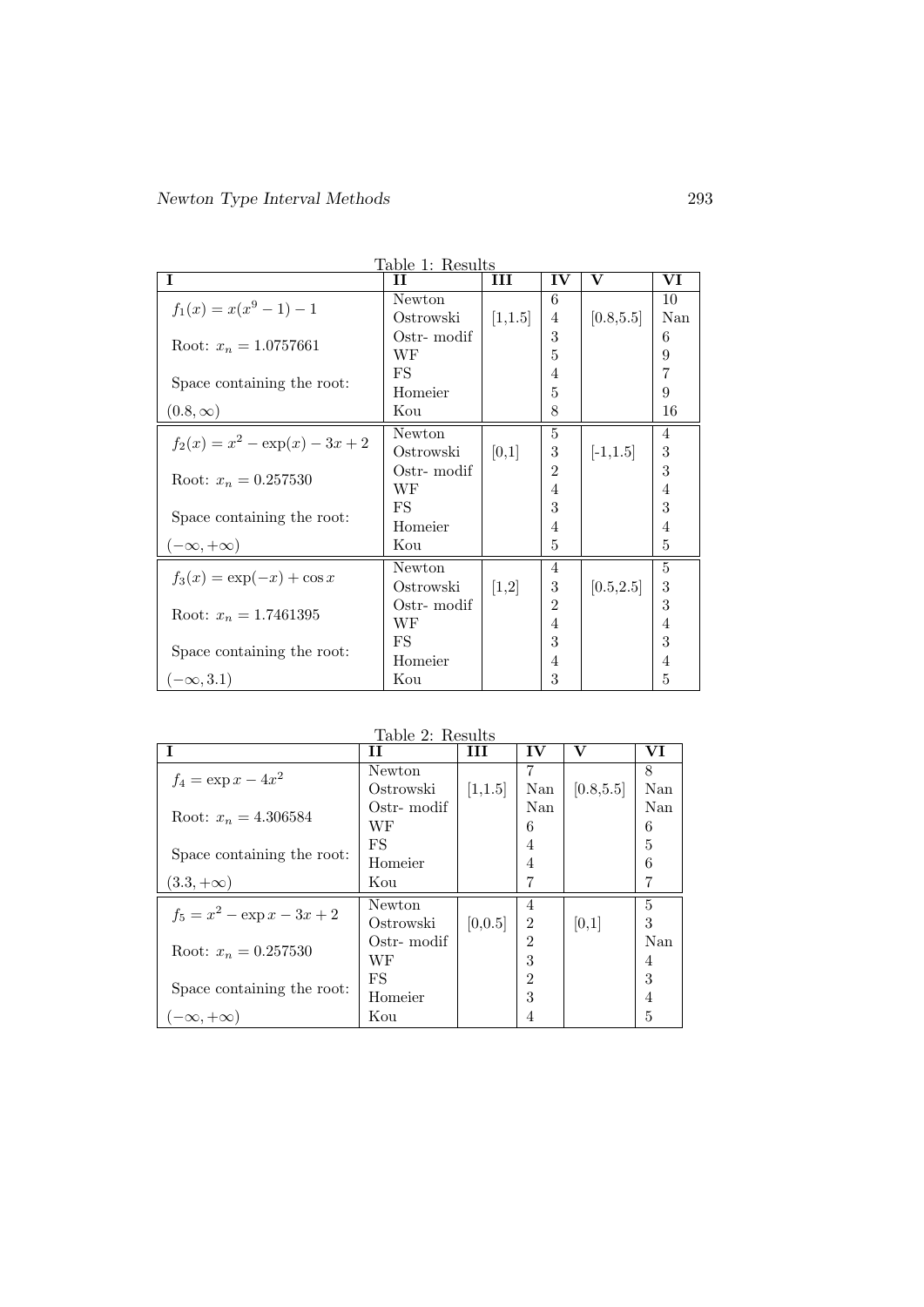| I                                   | <u> Iable 3: Results</u><br>Н | Ш        | $\overline{\text{IV}}$ | $\overline{\mathbf{V}}$ | VI                   |
|-------------------------------------|-------------------------------|----------|------------------------|-------------------------|----------------------|
| $f_6 = \exp(x) - x + \cos x$        | Newton                        |          | 3                      |                         | 4                    |
|                                     | Ostrowski                     | [1,2]    | 3                      | [0.8, 2.8]              | 3                    |
| Root: $x_n = 1.746139$              | Ostr- modif                   |          | $\mathbf{1}$           |                         | 3                    |
|                                     | WF                            |          | $\overline{4}$         |                         | $\overline{4}$       |
| Space containing the root:          | <b>FS</b>                     |          | 3                      |                         | 3                    |
|                                     | Homeier                       |          | $\overline{4}$         |                         | $\overline{4}$       |
| $(-\infty,3)$                       | Kou                           |          | 3                      |                         | $\overline{5}$       |
| $f_7 = x^2 - 3$                     | Newton                        |          | 5                      |                         | $\mathbf 5$          |
|                                     | Ostrowski                     | [1,2]    | 3                      | [1.1,3]                 | 3                    |
| Root: $x_n = 1.404491$              | Ostr- modif                   |          | 1                      |                         | Nan                  |
|                                     | WF                            |          | 4                      |                         | 4                    |
|                                     | FS                            |          | 3                      |                         | 3                    |
| Space containing the root:          | Homeier                       |          | 4                      |                         | $\overline{4}$       |
| $(-\infty,3)$                       | Kou                           |          | 5                      |                         | 6                    |
| $f_8(x) = (x+2) * \exp x - 1$       | Newton                        |          | $\overline{5}$         |                         | $\overline{7}$       |
|                                     | Ostrowski                     | $[-1,0]$ | 3                      | $\left[-2, 5\right]$    | $\operatorname{Nan}$ |
| Root: $x_n = -0.442854$             | Ostr- modif                   |          | Nan                    |                         | $\bf 5$              |
|                                     | WF                            |          | 3                      |                         | 6                    |
|                                     | FS                            |          | 3                      |                         | $\overline{5}$       |
| Space containing the root:          | Homeier                       |          | 3                      |                         | $\overline{5}$       |
| $(-2.8, +\infty)$                   | Kou                           |          | $\overline{5}$         |                         | 10                   |
|                                     | Newton                        |          | 6                      |                         | $\overline{7}$       |
| $f_9(x) = x^5 + x^4 + 4 * x^2 - 15$ | Ostrowski                     | [1,2]    | 3                      | [0.2,4]                 | 5                    |
| Root: $x_n = 1.347428$              | Ostr-modif                    |          | 1                      |                         | Nan                  |
|                                     | WF                            |          | 5                      |                         | 6                    |
| Space containing the root:          | <b>FS</b>                     |          | 3                      |                         | $\bf 5$              |
|                                     | Homeier                       |          | $\overline{5}$         |                         | 7                    |
| $(0.1,\infty)$                      | Kou                           |          | 6                      |                         | 8                    |
| $f_{10}(x) = \cos x - x$            | Newton                        |          | $\overline{4}$         |                         | 5                    |
|                                     | Ostrowski                     | [0,1]    | $\boldsymbol{3}$       | $[-1,2]$                | $\overline{4}$       |
| Root: $x_n = 0.739085$              | Ostr- modif                   |          | $\mathbf{1}$           |                         | 3                    |
|                                     | WF                            |          | $\overline{4}$         |                         | $\overline{4}$       |
| Space containing the root:          | FS                            |          | 3                      |                         | 3                    |
|                                     | Homeier                       |          | $\overline{4}$         |                         | $\overline{5}$       |
| $(-1.5, 4.6)$                       | Kou                           |          | $\overline{5}$         |                         | 6                    |

 $T_{2}$ ,  $T_{3}$ ,  $T_{4}$ ,  $T_{5}$ ,  $T_{6}$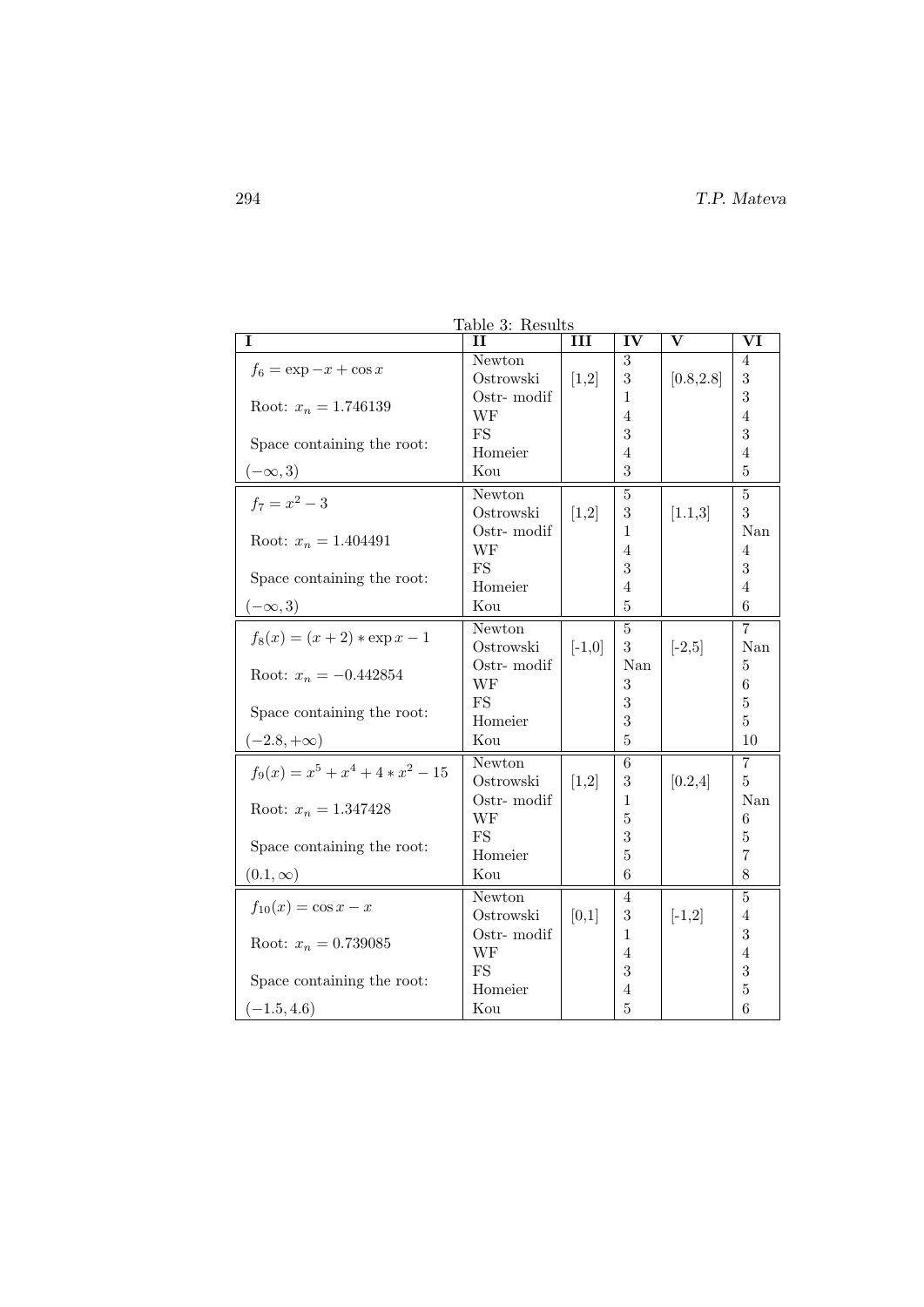In article [6] the authors examine the Ostrowski's interval method and Ostrowski's modified interval method. Examined functions  $f_1$ ,  $f_2$   $f_3$  are described below in Table 1 and the results compared with the Newton's interval method. The conclusions they have made are that Ostrowski's interval modified method makes the least number of iterations. The functions are examined with the column I. We complement their research with the methods we propose and expand the range, in which we seek root. Indeed, in the first reviewed interval (III), there is the smallest number of iterations. Extending the interval - column  $(V)$ , it can be seen that the Frontini and Sormani's method makes the same number of iterations as interval modification of Ostrowski. Kou has the highest number of iterations.

# 5 Concluding remarks

In the article, we propose an interval form of some known formulas for solving nonlinear equations with order of convergence 3. The proposed methods are compared with the known formulas of Newton and Ostrowski. From the research, we can conclude that for a small interval, Ostrowski's modified method makes the least number of iterations compared to all the methods discussed in the article. For a larger interval, Frontini and Sormani's method is the fastest method, and the largest number of iterations are made by Kou's method. We introduced features for which Ostrowski's modified method does not reach the root by doing more than 100 iterations.

#### References

- [1] M. Frontini, E. Sormani, Third-order methods from quadrature formula for solving systems of nonlinear equations. Appl. Math. Comput. 149:771-782, 2004
- [2] H.H.H. Homeier, On Newton-type methods with cubic convergence, J. Comput. Appl. Math. 176:425-432, 2005.
- [3] H.H.H. Homeier, A modifed Newton's method with cubic convergence: the multivariate case, J. Comput. Appl. Math. 169: 161–169, 2004
- [4] J. Kou, Y. Li, X. Wang, A modifcation of Newton's method with thirdorder convergence. Appl. Math. Comput. 181(2):1106–1111, 2006.
- [5] S. Weerakoon, G.I. Fernando, A variant of Newton's method with accelerated third-order convergence. Appl. Math. Lett. 13:87–93, 2000.